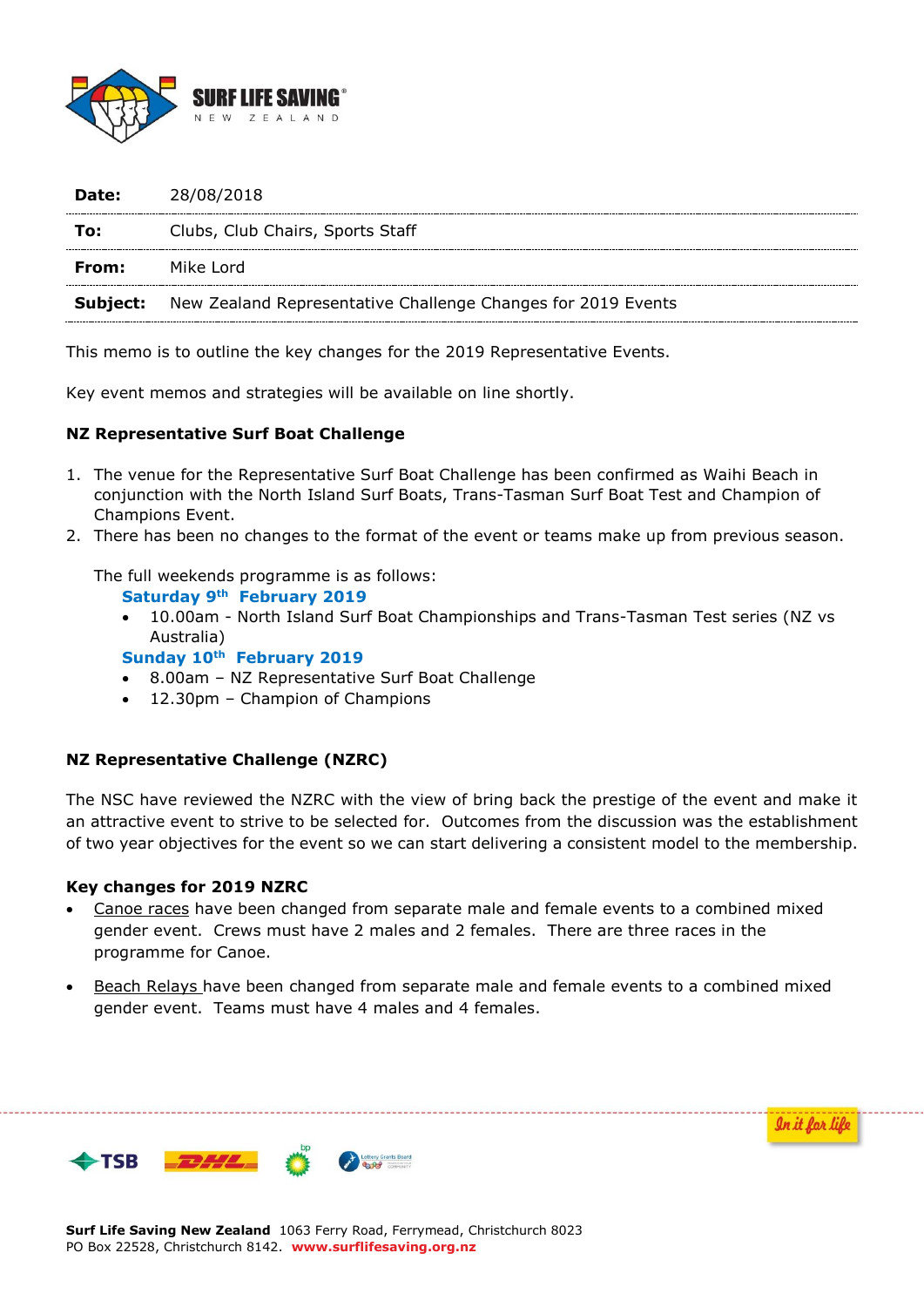- IRB Races will be run as separate male and female events but following each round (Assembly, Single and IRB Teams) the male and female race points will be added together to give a final position and points allocated. Tube Rescue has been removed and the Teams Race is a combined mixed 5 person Team Rescue Event as per 9.4 in the Surf Sport Competition Manual.
- Beach Sprints and Beach Flags will be run as separate male and female events but following each event (Beach Flags and Sprints) the male and female race points will be added together to give a final position and points allocated.
- Youth Teams Removed (No U19 Team) although some areas can field both a youth and open team this was a struggle from most areas to fill both teams. It was decided to remove the Youth Teams but change the Open Team make up (as stated below) than to cater for our U19 membership also recognising they have greater numbers competing that open age in normal competition. This is to provide area's the ability to select the best athletes they have in a more manageable sized team and aim to raise the level of competitiveness and prestige to be selected and represent their area.

# Open Teams

The size is 10 males and 10 females max which will cover all of the events in the programme.

- o Team must include 3 males and 3 females who are Under 19.
- $\circ$  IRB patient(s) must be competent patients and you can have up to a maximum of 2 and minimum of 1.
- $\circ$  IRB Driver and Crewperson must hold the appropriate refreshed qualifications.
- $\circ$  Total Max Size = 20 in the team.

## Courses

- $\circ$  Shorter race distances to make it short and sharp racing. The rest of the course details to be in line with our Surf Sport Competition Rule Book.
- o Two Arenas (Water Arena and Beach Arena).
- $\circ$  Run three light system for each arena so to maintain fast timings between races. (IRB three light system).

## Points

Due to the imbalance of points against disciplines last year but also allowing enough events especially for large crafts to warrant bringing the craft the point's allocation for the event has been developed as per below.

| <b>Discipline</b>                         | <b>Events</b> | <b>Points</b> |   |   |   |      | total |
|-------------------------------------------|---------------|---------------|---|---|---|------|-------|
| Swim $(m/f)$ / Tube $(m/f)$               | 4             | 8             | 8 | 8 | 8 |      | 32    |
| Board (m/f) / B Rescue (m/f) / Mix Relay  | 5             | 8             | 8 | 8 | 8 | 8    | 40    |
| Ski (m/f) / Mix Relay                     | 3             | 8             | 8 | 8 |   |      | 24    |
| Sprint & Flags (m/f combined score) / Mix | 3             | 8             | 8 | 8 |   |      | 24    |
| Relay                                     |               |               |   |   |   |      |       |
| Iron person (m/f) / Ocean Relay (m/f)     | 4             | 8             | 8 | 8 | 8 |      | 32    |
| IRB (m/f combined score)                  | 3             | 8             | 8 | 8 |   |      | 24    |
| <b>Mixed Canoe</b>                        | 3             | 8             | 8 | 8 |   |      | 24    |
|                                           |               |               |   |   |   | Tota | 200   |

 Power Play each team can nominate one event prior to racing starting to double their points in that selected event per day of competition.